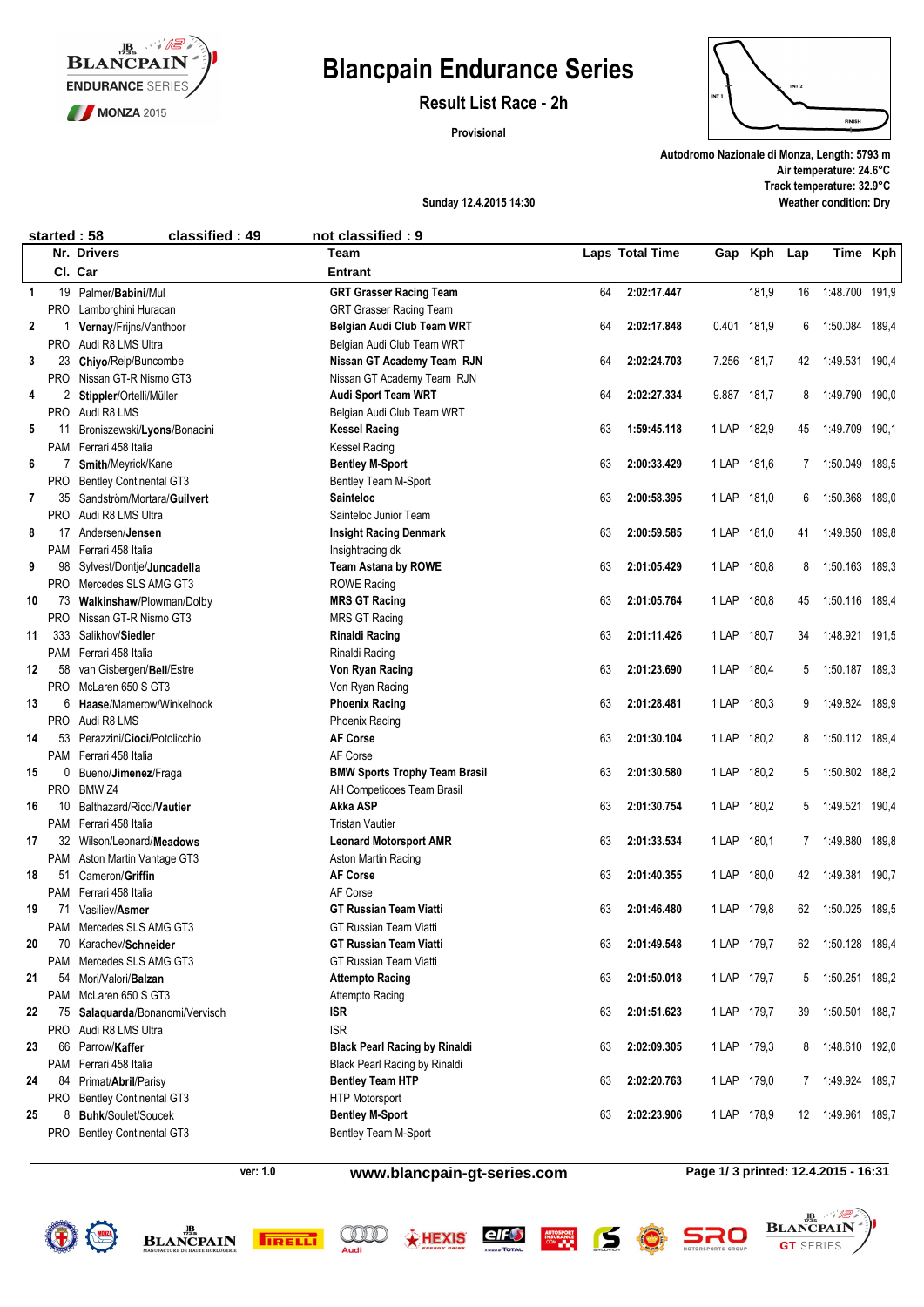

# **Blancpain Endurance Series**

**Result List Race - 2h**

**Provisional**



**Autodromo Nazionale di Monza, Length: 5793 m Air temperature: 24.6°C Track temperature: 32.9°C Weather condition: Dry**

### **Sunday 12.4.2015 14:30**

|    | started: 58 | classified: 49                                            | not classified: 9                                   |    |                 |             |            |     |                   |  |
|----|-------------|-----------------------------------------------------------|-----------------------------------------------------|----|-----------------|-------------|------------|-----|-------------------|--|
|    |             | Nr. Drivers                                               | <b>Team</b>                                         |    | Laps Total Time | Gap         | <b>Kph</b> | Lap | Time Kph          |  |
|    |             | Cl. Car                                                   | <b>Entrant</b>                                      |    |                 |             |            |     |                   |  |
| 26 | 16          | Barthez/ <b>Pons</b>                                      | Akka ASP                                            | 63 | 2:02:26.232     | 1 LAP 178,8 |            | 16  | 1:51.005 187,9    |  |
|    | AM          | Ferrari 458 Italia                                        | Fabien Barthez                                      |    |                 |             |            |     |                   |  |
| 27 | 44          | Lloyd/Al Harthy/Adam                                      | <b>Oman Racing Team</b>                             | 63 | 2:02:27.073     | 1 LAP 178,8 |            | 24  | 1:50.211 189,2    |  |
|    | <b>PRO</b>  | Aston Martin Vantage GT3                                  | Oman Racing Team                                    |    |                 |             |            |     |                   |  |
| 28 | 99          | Bastian/Graf/Dusseldorp                                   | <b>ROWE Racing</b>                                  | 62 | 1:59:27.317     | 2LAPS 180,4 |            | 14  | 1:50.173 189,3    |  |
|    | <b>PRO</b>  | Mercedes SLS AMG GT3                                      | <b>ROWE Racing</b>                                  |    |                 |             |            |     |                   |  |
| 29 | 77          | Sperafico/Abreu/Brito Filho                               | <b>BMW Sports Trophy Team Brasil</b>                | 62 | 2:00:24.993     | 2LAPS 179,0 |            | 5   | 1:51.320 187,3    |  |
|    | <b>PRO</b>  | BMW <sub>Z4</sub>                                         | AH Competicoes Team Brasil                          |    |                 |             |            |     |                   |  |
| 30 | 24          | Loggie/Westwood                                           | <b>Team Parker Racing</b>                           | 62 | 2:01:36.314     | 2LAPS 177,2 |            |     | 11 1:51.048 187,8 |  |
|    | AM          | Audi R8 LMS Ultra                                         | Team Parker Racing LTD                              |    |                 |             |            |     |                   |  |
| 31 | 59          | Senna/Quaife Hobbs/Parente                                | Von Ryan Racing                                     | 62 | 2:01:40.225     | 2LAPS 177,1 |            |     | 7 1:49.601 190,3  |  |
|    | <b>PRO</b>  | McLaren 650 S GT3                                         | Von Ryan Racing                                     |    |                 |             |            |     |                   |  |
| 32 | 25          | Mancini/Birzhin/Mastronardi                               | <b>Glorax Racing</b>                                | 62 | 2:01:56.528     | 2LAPS 176,7 |            | 6   | 1:50.356 189,0    |  |
|    | AM          | Ferrari 458 Italia                                        | Glorax Racing Suisse                                |    |                 |             |            |     |                   |  |
| 33 | 111         | Earle/Zanuttini/Talbot                                    | <b>Kessel Racing</b>                                | 62 | 2:01:57.524     | 2LAPS 176,7 |            | 21  | 1:51.119 187,7    |  |
|    | AM          | Ferrari 458 Italia                                        | <b>Kessel Racing</b>                                |    |                 |             |            |     |                   |  |
| 34 | 52          | De Leener/Sbirrazzuoli                                    | <b>AF Corse</b>                                     | 62 | 2:02:12.563     | 2LAPS 176.3 |            | 49  | 1:49.738 190,0    |  |
|    | PAM         | Ferrari 458 Italia                                        | AF Corse                                            |    |                 |             |            |     |                   |  |
| 35 | 63          | Venturini/Zaugg/Bortolotti                                | <b>GRT Grasser Racing Team</b>                      | 62 | 2:02:16.570     | 2LAPS 176,2 |            | 35  | 1:49.625 190,2    |  |
|    | <b>PRO</b>  | Lamborghini Huracan                                       | <b>GRT Grasser Racing Team</b>                      |    |                 |             |            |     |                   |  |
| 36 | 888         | Osborne/Mowle/Ratcliffe                                   | Triple 888 Racing                                   | 62 | 2:02:26.330     | 2LAPS 176,0 |            | 35  | 1:50.507 188,7    |  |
|    | PAM         | BMW <sub>Z4</sub>                                         | Triple 888 Racing                                   |    |                 |             |            |     |                   |  |
| 37 | 49          | Blank/Bachelier/Mallegol                                  | <b>AF Corse</b>                                     | 62 | 2:02:40.001     | 2LAPS 175,7 |            |     | 11 1:51.451 187,1 |  |
|    | AM          | Ferrari 458 Italia                                        | AF Corse                                            |    |                 |             |            |     |                   |  |
| 38 | 21          | Haupt/Al Faisal/Buurman                                   | <b>Black Falcon</b>                                 | 61 | 2:00:10.254     | 3LAPS 176,4 |            | 6   | 1:50.592 188,6    |  |
|    | PRO         | Mercedes SLS AMG GT3                                      | <b>Black Falcon</b>                                 |    |                 |             |            |     |                   |  |
| 39 | 4           | Koebolt/Bottemanne/Schothorst                             | <b>Team WRT</b>                                     | 61 | 2:00:59.062     | 3LAPS 175,2 |            | 41  | 1:50.906 188,0    |  |
|    |             | PAM Audi R8 LMS Ultra                                     | Team WRT                                            |    |                 |             |            |     |                   |  |
| 40 | 79          | Modell/McCaig/Bryant                                      | <b>Ecurie Ecosse</b>                                | 61 | 2:01:19.528     | 3LAPS 174,8 |            | 41  | 1:51.846 186,5    |  |
|    | PAM         | BMW <sub>Z4</sub>                                         | Alasdair McCaig                                     |    |                 |             |            |     |                   |  |
| 41 | 30          | Kelders/Blanchemain/Hirschi                               | <b>Classic &amp; Modern Racing</b>                  | 61 | 2:01:34.922     | 3LAPS 174,4 |            | 23  | 1:52.448 185,5    |  |
|    | AM          | BMW <sub>Z4</sub>                                         | Pierre Hirschi                                      |    |                 |             |            |     |                   |  |
| 42 | 100         | Hedman/Kemenater/Julian                                   | <b>DragonSpeed</b>                                  | 61 | 2:01:35.985     | 3LAPS 174,4 |            | 11  | 1:51.430 187,2    |  |
| 43 | PAM<br>34   | Ferrari 458 Italia<br>Mattschull/Ehret                    | DragonSpeed LLC<br><b>Car Collection Motorsport</b> | 60 | 2:01:02.238     | 4LAPS 172.3 |            | 7   | 1:51.449 187,1    |  |
|    | AM          | Mercedes SLS AMG GT3                                      |                                                     |    |                 |             |            |     |                   |  |
| 44 |             |                                                           | Car Collection Motorsport<br><b>Attempto Racing</b> | 60 | 2:01:12.344     | 4LAPS 172.1 |            |     | 11 1:51.232 187.5 |  |
|    |             | 56 Häring/Konstantinou/Schmickler<br>AM Porsche 997 GT3 R | Attempto Racing                                     |    |                 |             |            |     |                   |  |
| 45 | 18          | Morley/Johnston/Engel                                     | <b>Black Falcon</b>                                 | 60 | 2:01:20.494     | 4LAPS 171,9 |            | 4   | 1:50.614 188,5    |  |
|    | PAM         | Mercedes SLS AMG GT3                                      | <b>Black Falcon</b>                                 |    |                 |             |            |     |                   |  |
| 46 | 55          | Ramos/Thurner/Armindo                                     | <b>Attempto Racing</b>                              | 59 | 2:01:04.803     | 5LAPS 169,4 |            |     | 22 1:50.175 189,3 |  |
|    | <b>PRO</b>  | McLaren 650 S GT3                                         | <b>Attempto Racing</b>                              |    |                 |             |            |     |                   |  |
| 47 | 36          | Buffin/Cabannes/Sourd                                     | <b>Sainteloc</b>                                    | 59 | 2:01:35.439     | 5LAPS 168,7 |            | 5   | 1:54.254 182,5    |  |
|    | AM          | Audi R8 LMS Ultra                                         | Sainteloc Junior Team                               |    |                 |             |            |     |                   |  |
| 48 | 3           | van der Linde/Richelmi/Mies                               | Belgian Audi Club Team WRT                          | 58 | 1:56:06.352     | 6LAPS 173,6 |            | 48  | 1:50.484 188,8    |  |
|    |             | PRO Audi R8 LMS Ultra                                     | Belgian Audi Club Team WRT                          |    |                 |             |            |     |                   |  |
| 49 | 50          | Moiseev/Kondakov/Ragazzi                                  | <b>AF Corse</b>                                     | 56 | 2:02:29.905     | 8LAPS 158,9 |            | 8   | 1:51.398 187,2    |  |
|    | AM          | Ferrari 458 Italia                                        | AF Corse                                            |    |                 |             |            |     |                   |  |

**www.blancpain-gt-series.com**

**Page 2/ 3 printed: 12.4.2015 - 16:31**

 $\therefore$  12 **JB BLANCPAIN** 

**GT** SERIES





**ver: 1.0**





 $50$ 

**NIUSPORT<br>NSURANCE<br>XOM <b>LIM** NI

SRO D